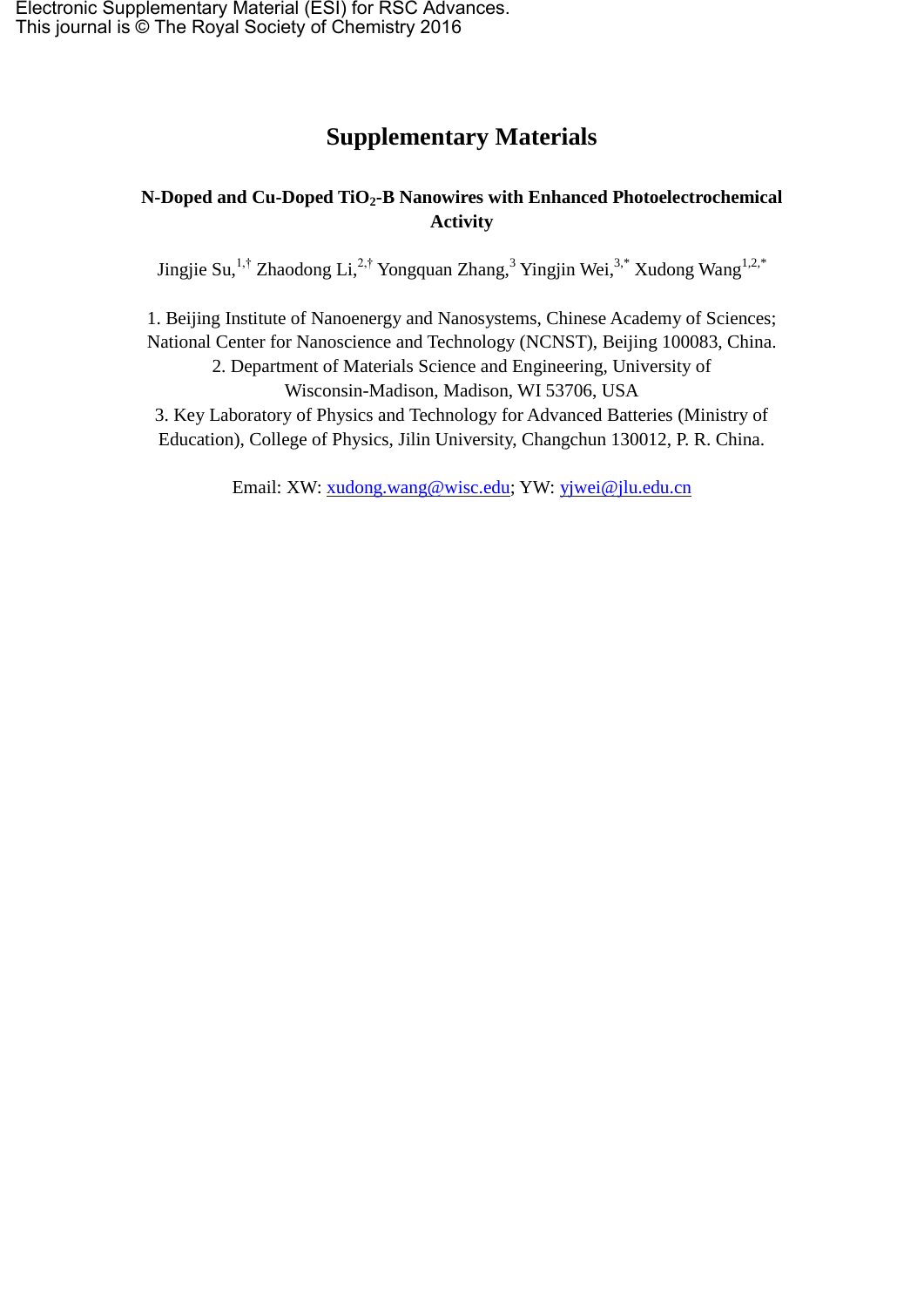

**Fig.ure S1. (a)** Full XPS spectra of undoped (black profile) and N-doped (red profile) TiO<sup>2</sup> NWs; N 1s signal is observed in N-doped sample but absent in undoped sample. **(b)** Full XPS spectra of undoped (black profile) and Cu-doped (red profile)  $TiO<sub>2</sub>$ NWs.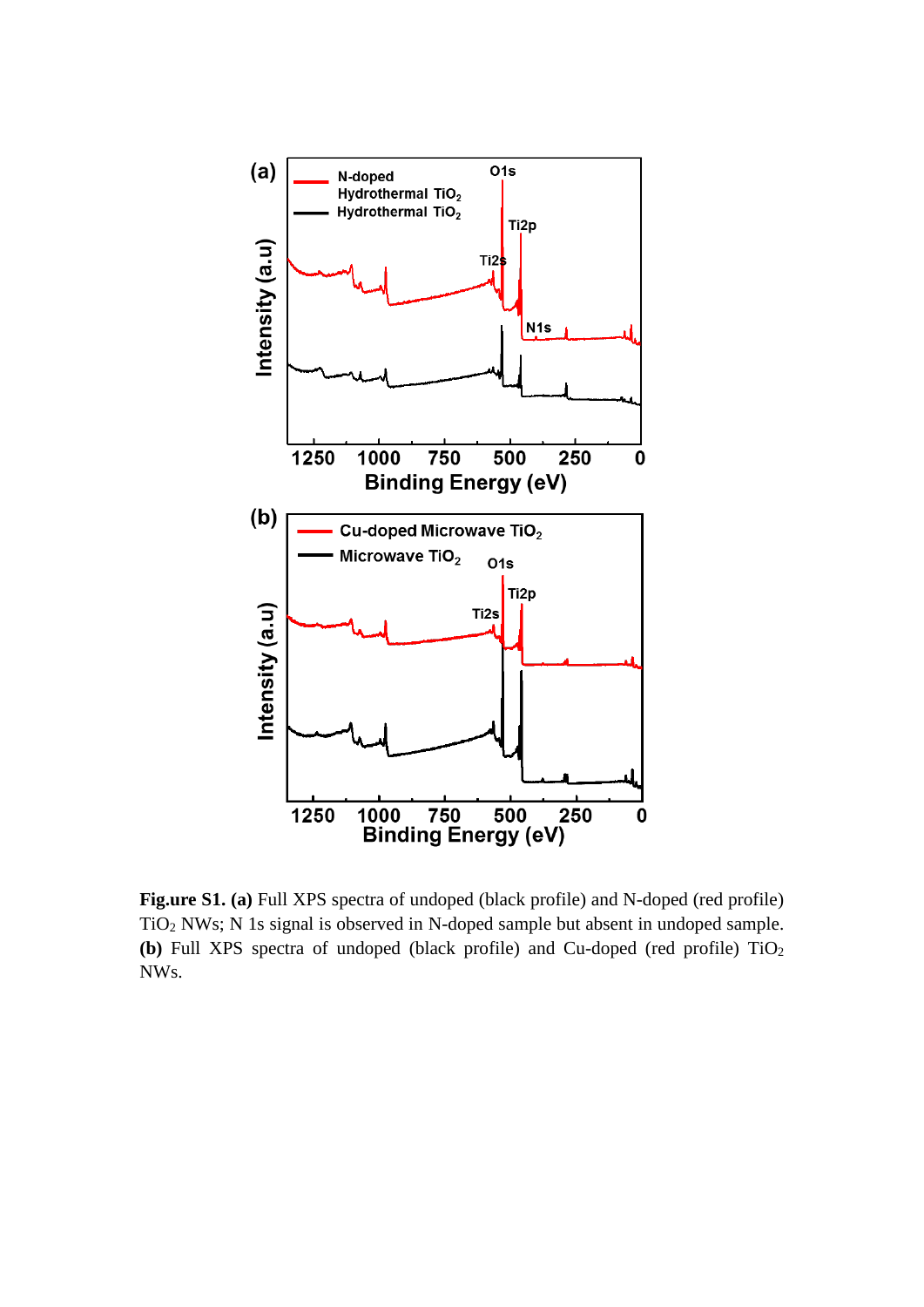

**Figure S2. (a)** Deconvoluted XPS spectra for O 1s peak, Ti 2p peak, and N 1s peak of undoped TiO<sup>2</sup> NWs prepared by hydrothermal method. **(b)** Deconvoluted XPS spectra for O 1s peak, Ti 2p peak, and Cu 2p peak of undoped  $TiO<sub>2</sub>$  NWs prepared by microwave assisted method.